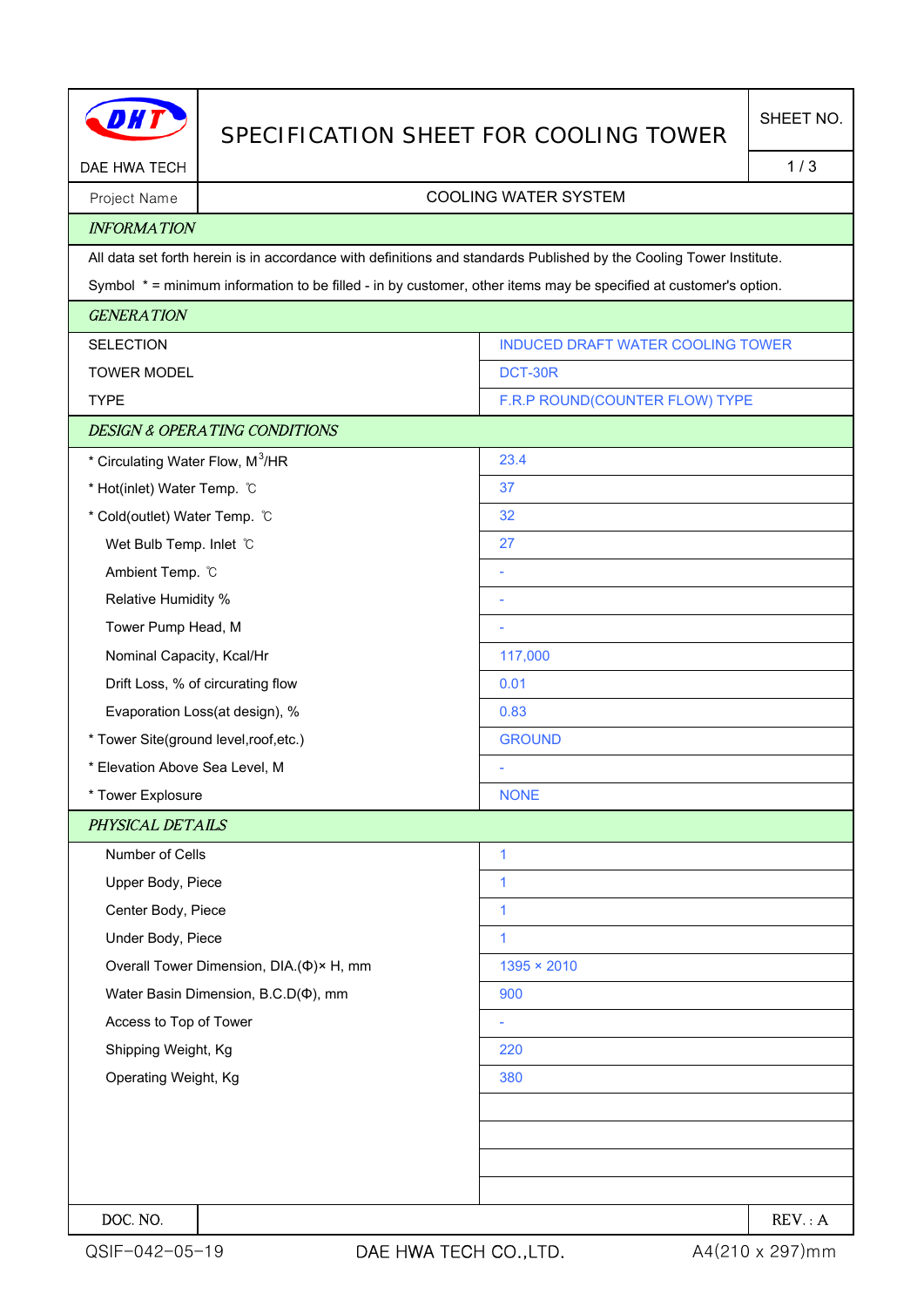

## SPECIFICATION SHEET FOR COOLING TOWER

DAE HWA TECH 2/3

## Project Name | Name | Name | Name | Name | Name | Name | Name | Name | Name | Name | Name | Name | Name | Name | Name | Name | Name | Name | Name | Name | Name | Name | Name | Name | Name | Name | Name | Name | Name | Name

|                           | <b>MATERIALS OF CONSTRUCTION</b> |                          |
|---------------------------|----------------------------------|--------------------------|
| Frame work Members        |                                  |                          |
| Casing                    |                                  | F.R.P 5t                 |
| Filler                    |                                  | P.P 0.4t                 |
| <b>Filler Support</b>     |                                  | SS400+H.D.G              |
| <b>Drift Eliminators</b>  |                                  | $\overline{\phantom{a}}$ |
| Water Distribution - Type |                                  | <b>Sprinkler Pipe</b>    |
| Material                  |                                  | P.V.C                    |
| Center Pipe               |                                  | P.V.C                    |
| <b>Suction Tank</b>       |                                  | $\bar{a}$                |
| Motor Support             |                                  | SS400+H.D.G              |
| Support Frame             |                                  | $\overline{\phantom{a}}$ |
| Leg                       |                                  | $\bar{\phantom{a}}$      |
| Ladder                    |                                  | $\bar{a}$                |
|                           | <b>WATER PIPING CONSTRUCTION</b> |                          |
| Water Inlet               | Number                           | $\overline{1}$           |
|                           | Size                             | 65A                      |
|                           | Height                           | 기초로부터 INLET 중심부까지 160mm  |
| <b>Water Outlet</b>       | Number                           | $\mathbf{1}$             |
|                           | Size                             | 65A                      |
|                           | Height                           | 기초로부터 OUTLET 중심부까지 160mm |
| Center pipe               | Number                           | $\mathbf{1}$             |
|                           | Size                             | 65A                      |
| <b>Suction Tank</b>       | Number                           | $\overline{\phantom{a}}$ |
|                           | Size                             | $\overline{\phantom{a}}$ |
| Sprinkler                 | Number                           | $\mathbf{1}$             |
|                           | Size                             | 65A                      |
| Sprinkler Pipe            | Number                           | $\overline{\mathbf{4}}$  |
|                           | Size                             | 25A                      |
| Drain                     | Number                           | $\mathbf{1}$             |
|                           | Size                             | 25A                      |
| Overflow                  | Number                           | 1                        |
|                           | Size                             | 25A                      |
| Auto. Make-up             | Number                           | $\mathbf{1}$             |
|                           | Size                             | 20A                      |
| Manual Make-up            | Number                           | ÷                        |
|                           | Size                             | $\overline{\phantom{a}}$ |
| DOC. NO.                  |                                  | REV: A                   |